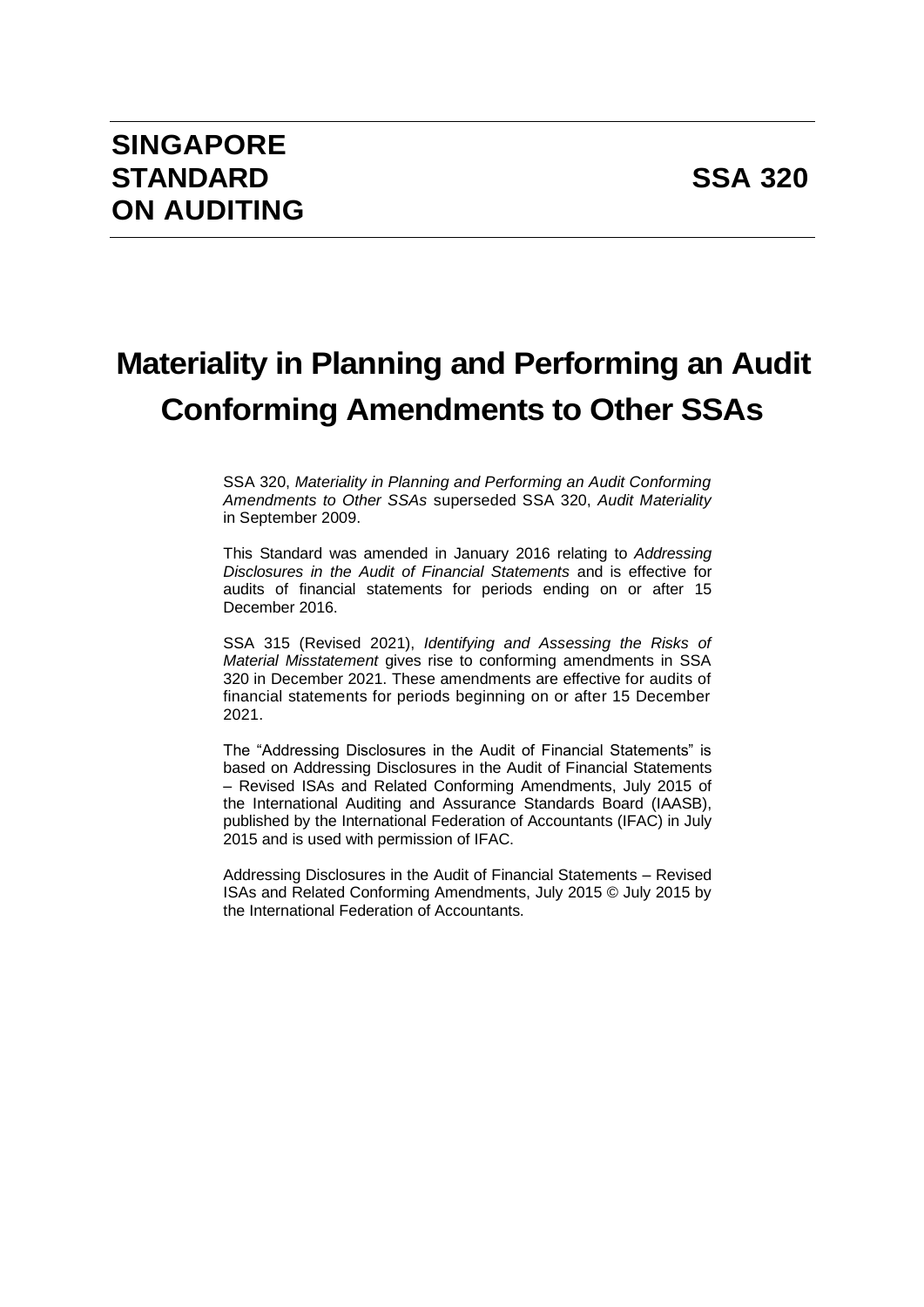# **SINGAPORE STANDARD ON AUDITING 320 MATERIALITY IN PLANNING AND PERFORMING AN AUDIT**

(Effective for audits of financial statements for periods beginning on or after 15 December 2021)

### **CONTENTS**

Paragraph

| <b>Foreword</b>                                                             |                |
|-----------------------------------------------------------------------------|----------------|
| <b>Introduction</b>                                                         |                |
| Scope of this SSA                                                           | 1              |
| Materiality in the Context of an Audit                                      | $2 - 6$        |
| <b>Effective Date</b>                                                       | $\overline{7}$ |
| Objective                                                                   | 8              |
| <b>Definition</b>                                                           | 9              |
| <b>Requirements</b>                                                         |                |
| Determining Materiality and Performance Materiality When Planning the Audit | $10 - 11$      |
| Revision as the Audit Progresses                                            | $12 - 13$      |
| Documentation                                                               | 14             |
| <b>Application and Other Explanatory Material</b>                           |                |
| Materiality and Audit Risk                                                  | A <sub>1</sub> |
| Determining Materiality and Performance Materiality When Planning the Audit | $A2 - A13$     |
| Revision as the Audit Progresses                                            | A14            |

Singapore Standard on Auditing (SSA) 320, *Materiality in Planning and Performing an Audit* should be read in the context of SSA 200, *Overall Objectives of the Independent Auditor and the Conduct of an Audit in Accordance with Singapore Standards on Auditing*.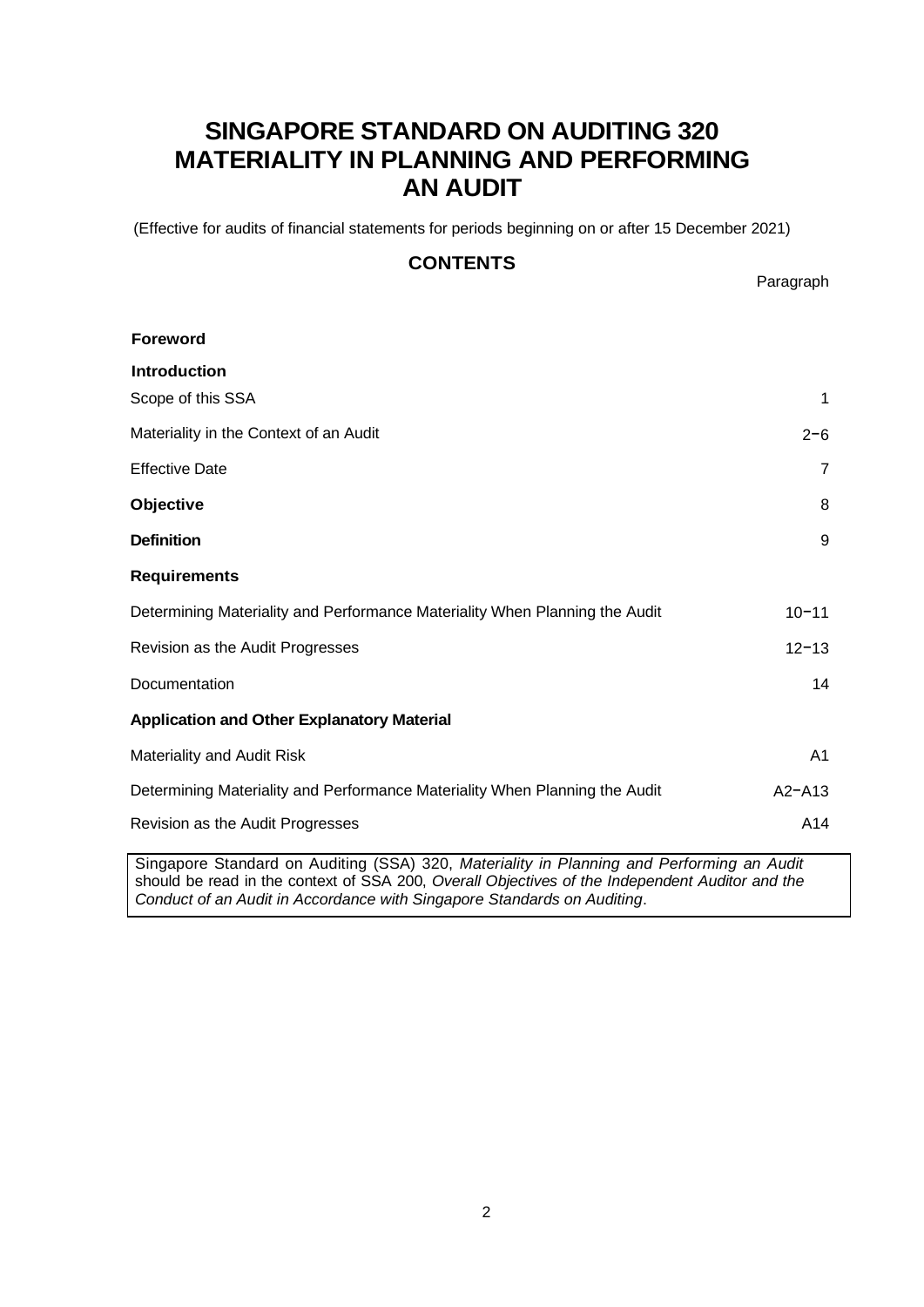# **SINGAPORE STANDARD SSA 320 ON AUDITING**

# **Foreword**

This Standard is based on International Standard on Auditing 320.

# **Introduction**

# **Scope of this SSA**

1. This Singapore Standard on Auditing (SSA) deals with the auditor's responsibility to apply the concept of materiality in planning and performing an audit of financial statements. SSA 450<sup>1</sup> explains how materiality is applied in evaluating the effect of identified misstatements on the audit and of uncorrected misstatements, if any, on the financial statements.

### **Materiality in the Context of an Audit**

- 2. Financial reporting frameworks often discuss the concept of materiality in the context of the preparation and presentation of financial statements. Although financial reporting frameworks may discuss materiality in different terms, they generally explain that:
	- Misstatements, including omissions, are considered to be material if they, individually or in the aggregate, could reasonably be expected to influence the economic decisions of users taken on the basis of the financial statements;
	- Judgments about materiality are made in light of surrounding circumstances, and are affected by the size or nature of a misstatement, or a combination of both; and
	- Judgments about matters that are material to users of the financial statements are based on a consideration of the common financial information needs of users as a group.<sup>2</sup> The possible effect of misstatements on specific individual users, whose needs may vary widely, is not considered.
- 3. Such a discussion, if present in the applicable financial reporting framework, provides a frame of reference to the auditor in determining materiality for the audit. If the applicable financial reporting framework does not include a discussion of the concept of materiality, the characteristics referred to in paragraph 2 provide the auditor with such a frame of reference.
- 4. The auditor's determination of materiality is a matter of professional judgment, and is affected by the auditor's perception of the financial information needs of users of the financial statements. In this context, it is reasonable for the auditor to assume that users:
	- (a) Have a reasonable knowledge of business and economic activities and accounting and a willingness to study the information in the financial statements with reasonable diligence;
	- (b) Understand that financial statements are prepared, presented and audited to levels of materiality;

<sup>1</sup> SSA 450, *Evaluation of Misstatements Identified during the Audit*.

<sup>2</sup> For example, the *Framework for the Preparation and Presentation of Financial Statements*, adopted by the Accounting Standard Council (ASC), indicates that, for a profit-oriented entity, as investors are providers of risk capital to the enterprise, the provision of financial statements that meet their needs will also meet most of the needs of other users that financial statements can satisfy.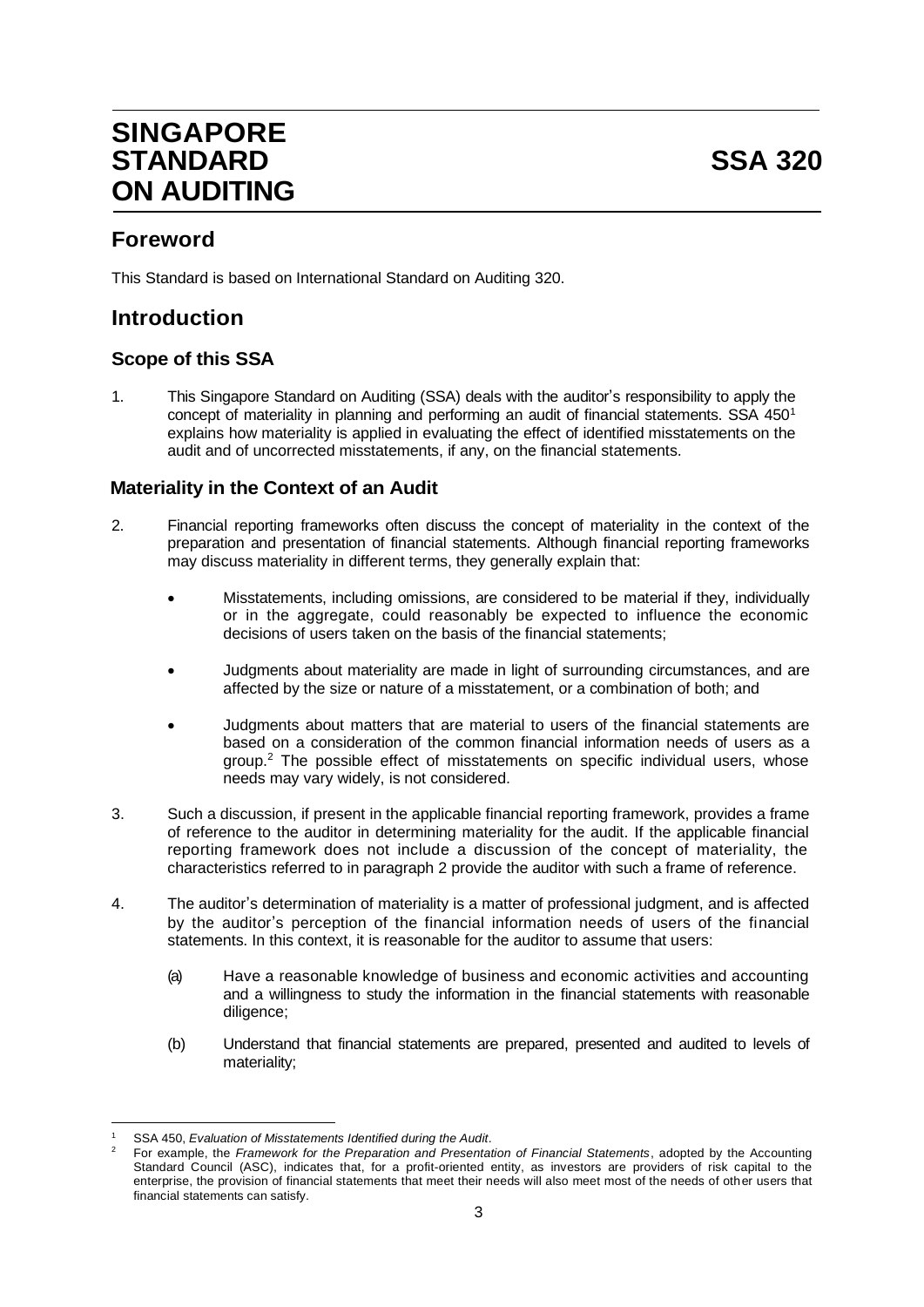- (c) Recognise the uncertainties inherent in the measurement of amounts based on the use of estimates, judgment and the consideration of future events; and
- (d) Make reasonable economic decisions on the basis of the information in the financial statements.
- 5. The concept of materiality is applied by the auditor both in planning and performing the audit, and in evaluating the effect of identified misstatements on the audit and of uncorrected misstatements, if any, on the financial statements and in forming the opinion in the auditor's report. (Ref: Para. A1)
- 6. In planning the audit, the auditor makes judgments about misstatements that will be considered material. These judgments provide a basis for:
	- (a) Determining the nature, timing and extent of risk assessment procedures;
	- (b) Identifying and assessing the risks of material misstatement; and
	- (c) Determining the nature, timing and extent of further audit procedures.

The materiality determined when planning the audit does not necessarily establish an amount below which uncorrected misstatements, individually or in the aggregate, will always be evaluated as immaterial. The circumstances related to some misstatements may cause the auditor to evaluate them as material even if they are below materiality. It is not practicable to design audit procedures to detect all misstatements that could be material solely because of their nature. However, consideration of the nature of potential misstatements in disclosures is relevant to the design of audit procedures to address risks of material misstatement<sup>3</sup>. In addition, when evaluating the effect on the financial statements of all uncorrected misstatements, the auditor considers not only the size but also the nature of uncorrected misstatements, and the particular circumstances of their occurrence. 4 (Ref: Para.A2)

#### **Effective Date**

7. This SSA is effective for audits of financial statements for periods beginning on or after 15 December 2021.

# **Objective**

8. The objective of the auditor is to apply the concept of materiality appropriately in planning and performing the audit.

# **Definition**

9. For purposes of the SSAs, performance materiality means the amount or amounts set by the auditor at less than materiality for the financial statements as a whole to reduce to an appropriately low level the probability that the aggregate of uncorrected and undetected misstatements exceeds materiality for the financial statements as a whole. If applicable, performance materiality also refers to the amount or amounts set by the auditor at less than the materiality level or levels for particular classes of transactions, account balances or disclosures.

<sup>3</sup> See SSA 315 (Revised 2021), *Identifying and Assessing the Risks of Material Misstatement,* paragraphs A191-A192

SSA 450, paragraph A21.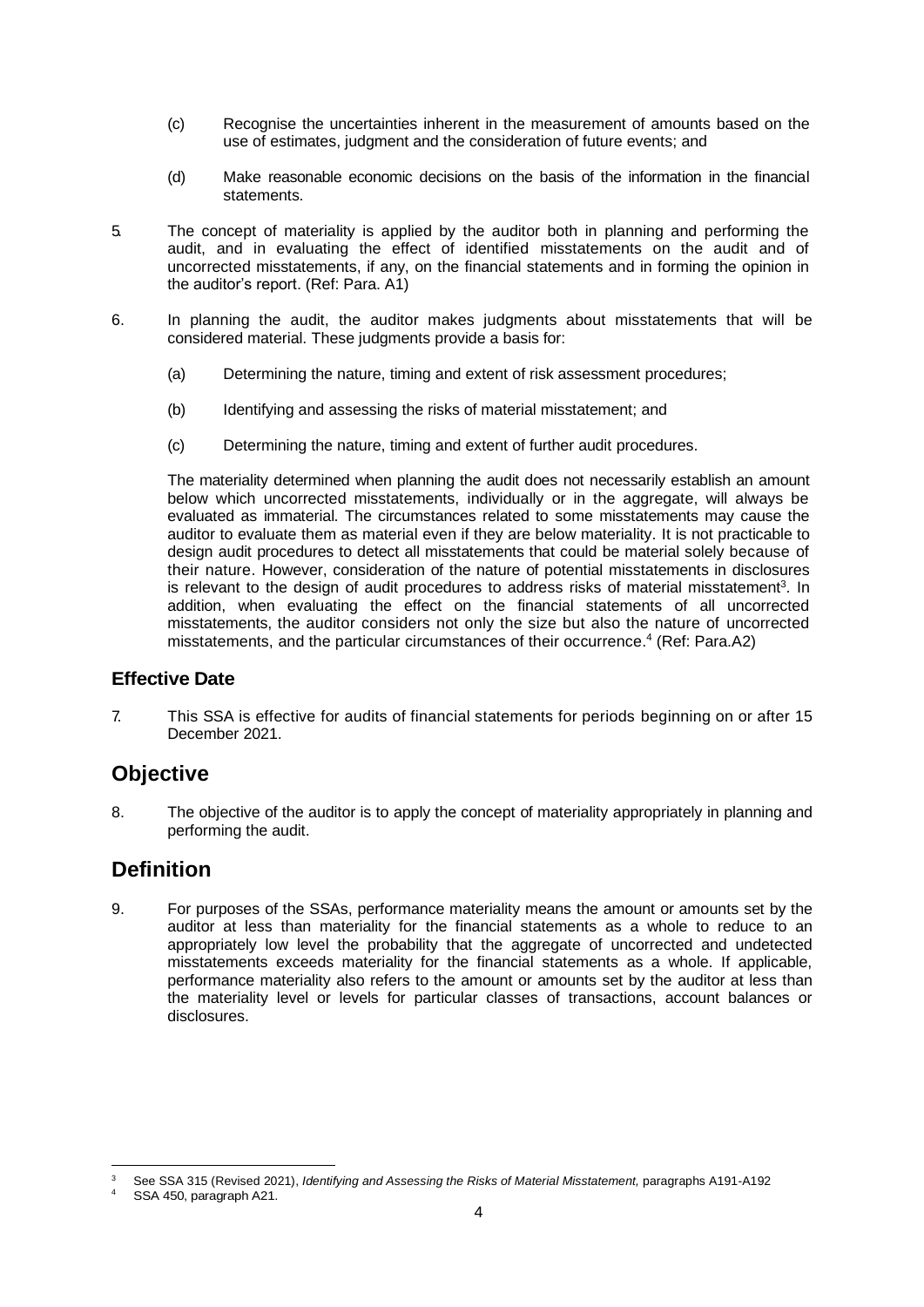# **Requirements**

#### **Determining Materiality and Performance Materiality When Planning the Audit**

- 10. When establishing the overall audit strategy, the auditor shall determine materiality for the financial statements as a whole. If, in the specific circumstances of the entity, there is one or more particular classes of transactions, account balances or disclosures for which misstatements of lesser amounts than materiality for the financial statements as a whole could reasonably be expected to influence the economic decisions of users taken on the basis of the financial statements, the auditor shall also determine the materiality level or levels to be applied to those particular classes of transactions, account balances or disclosures. (Ref: Para. A3-A12)
- 11. The auditor shall determine performance materiality for purposes of assessing the risks of material misstatement and determining the nature, timing and extent of further audit procedures. (Ref: Para. A13)

#### **Revision as the Audit Progresses**

- 12. The auditor shall revise materiality for the financial statements as a whole (and, if applicable, the materiality level or levels for particular classes of transactions, account balances or disclosures) in the event of becoming aware of information during the audit that would have caused the auditor to have determined a different amount (or amounts) initially. (Ref: Para. A14)
- 13. If the auditor concludes that a lower materiality for the financial statements as a whole (and, if applicable, materiality level or levels for particular classes of transactions, account balances or disclosures) than that initially determined is appropriate, the auditor shall determine whether it is necessary to revise performance materiality, and whether the nature, timing and extent of the further audit procedures remain appropriate.

#### **Documentation**

- 14. The auditor shall include in the audit documentation the following amounts and the factors considered in their determination:<sup>5</sup>
	- (a) Materiality for the financial statements as a whole (see paragraph 10);
	- (b) If applicable, the materiality level or levels for particular classes of transactions, account balances or disclosures (see paragraph 10);
	- (c) Performance materiality (see paragraph 11); and
	- (d) Any revision of (a)-(c) as the audit progressed (see paragraphs 12-13).

<sup>\*\*\*</sup>

<sup>5</sup> SSA 230, *Audit Documentation*, paragraphs 8-11, and A6.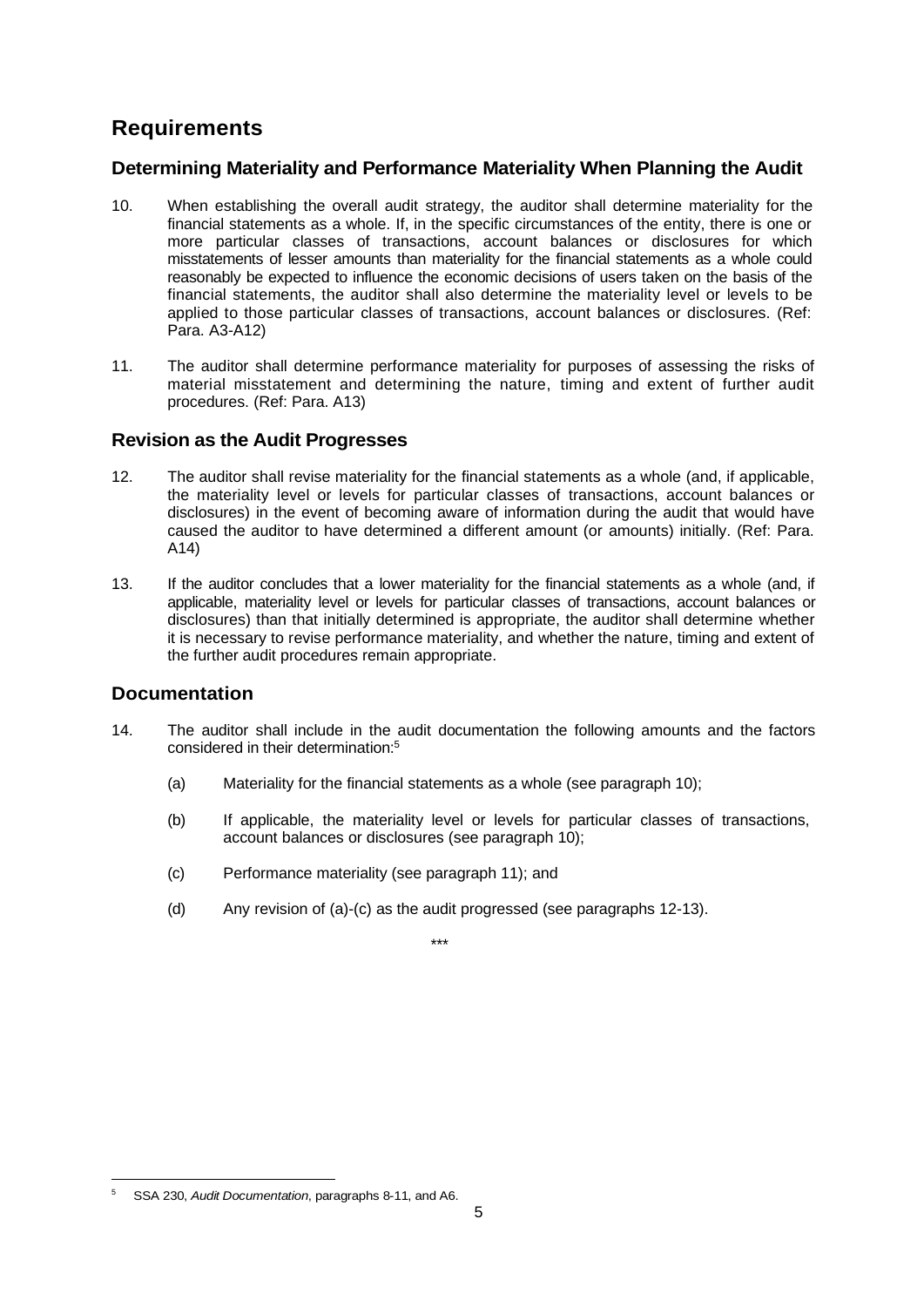# **Application and Other Explanatory Material**

#### **Materiality and Audit Risk** (Ref: Para. 5)

- A1. In conducting an audit of financial statements, the overall objectives of the auditor are to obtain reasonable assurance about whether the financial statements as a whole are free from material misstatement, whether due to fraud or error, thereby enabling the auditor to express an opinion on whether the financial statements are prepared, in all material respects, in accordance with an applicable financial reporting framework; and to report on the financial statements, and communicate as required by the SSAs, in accordance with the auditor's findings.<sup>6</sup> The auditor obtains reasonable assurance by obtaining sufficient appropriate audit evidence to reduce audit risk to an acceptably low level.<sup>7</sup> Audit risk is the risk that the auditor expresses an inappropriate audit opinion when the financial statements are materially misstated. Audit risk is a function of the risks of material misstatement and detection risk.<sup>8</sup> Materiality and audit risk are considered throughout the audit, in particular, when:
	- (a) Identifying and assessing the risks of material misstatement; $9$
	- (b) Determining the nature, timing and extent of further audit procedures;<sup>10</sup> and
	- (c) Evaluating the effect of uncorrected misstatements, if any, on the financial statements<sup>11</sup> and in forming the opinion in the auditor's report.<sup>12</sup>

#### **Determining Materiality and Performance Materiality When Planning the Audit**

*Materiality in the Context of an Audit* (Ref: Para. 6)

- A2. Identifying and assessing the risks of material misstatement<sup>13</sup> involves the use of professional judgment to identify those classes of transactions, account balances and disclosures, including qualitative disclosures, the misstatement of which could be material (i.e., in general, misstatements are considered to be material if they could reasonably be expected to influence the economic decisions of users taken on the basis of the financial statements as a whole). When considering whether misstatements in qualitative disclosures could be material, the auditor may identify relevant factors such as:
	- The circumstances of the entity for the period (for example, the entity may have undertaken a significant business combination during the period).
	- The applicable financial reporting framework, including changes therein (for example, a new financial reporting standard may require new qualitative disclosures that are significant to the entity).
	- Qualitative disclosures that are important to users of the financial statements because of the nature of an entity (for example, liquidity risk disclosures may be important to users of the financial statements for a financial institution).

<sup>6</sup> SSA 200, *Overall Objectives of the Independent Auditor and the Conduct of an Audit in Accordance with Singapore Standards on Auditing*, paragraph 11.

<sup>&</sup>lt;sup>7</sup> SSA 200, paragraph 17.

SSA 200, paragraph 13(c).

<sup>9</sup> SSA 315 (Revised 2021), *Identifying and Assessing the Risks of Material Misstatement*.

<sup>10</sup> SSA 330, *The Auditor's Responses to Assessed Risks*.

SSA 450.

<sup>12</sup> SSA 700 (Revised), *Forming an Opinion and Reporting on Financial Statements*.

<sup>13</sup> SSA 315 (Revised 2021), paragraph 28, requires the auditor to identify and assess the risk of material misstatement at the financial statement and assertion level.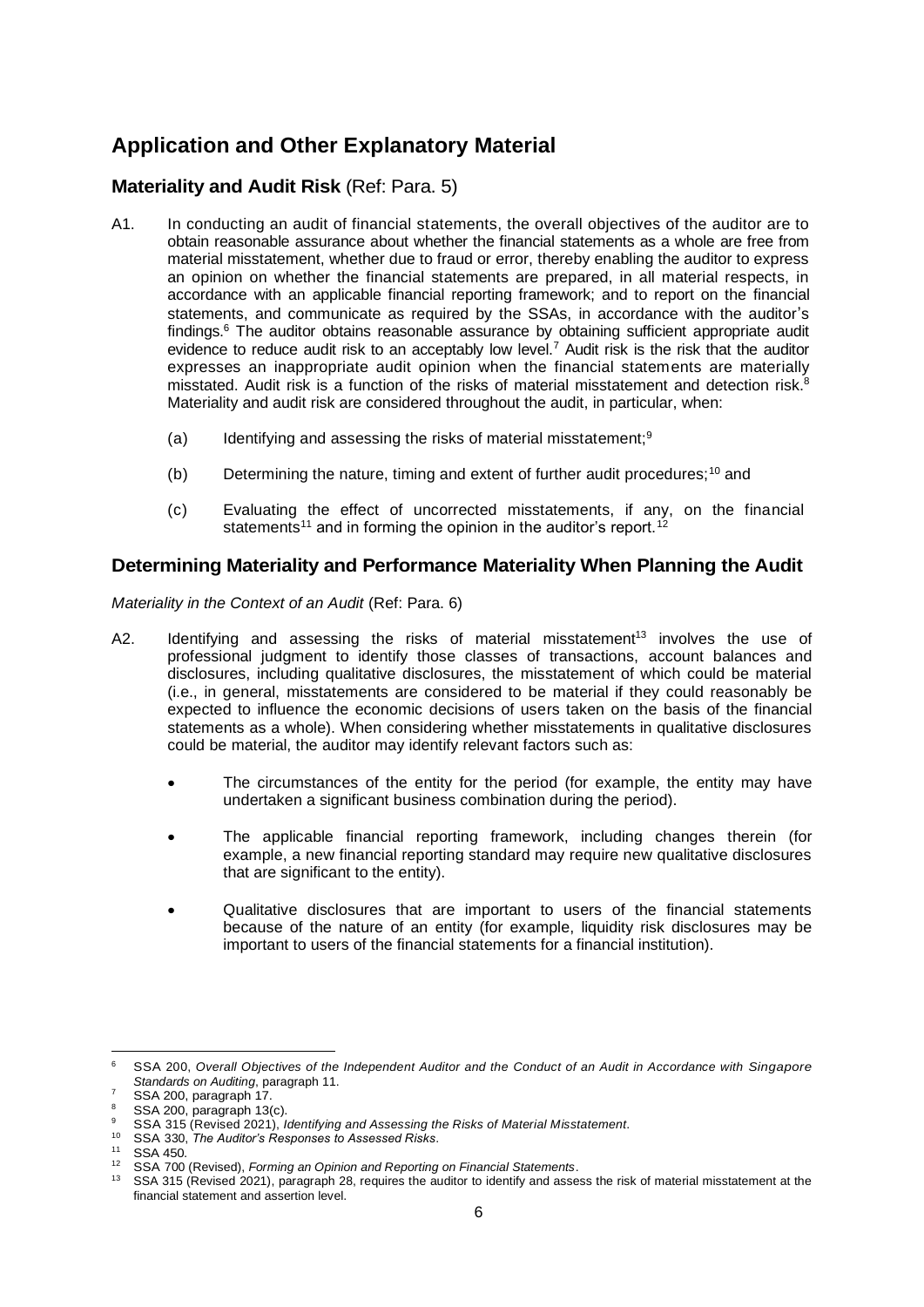#### *Considerations Specific to Public Sector Entities* (Ref: Para. 10)

A3. In the case of a public sector entity, legislators and regulators are often the primary users of its financial statements. Furthermore, the financial statements may be used to make decisions other than economic decisions. The determination of materiality for the financial statements as a whole (and, if applicable, materiality level or levels for particular classes of transactions, account balances or disclosures) in an audit of the financial statements of a public sector entity is therefore influenced by law, regulation or other authority, and by the financial information needs of legislators and the public in relation to public sector programs.

#### *Use of Benchmarks in Determining Materiality for the Financial Statements as a Whole* (Ref: Para. 10)

- A4. Determining materiality involves the exercise of professional judgment. A percentage is often applied to a chosen benchmark as a starting point in determining materiality for the financial statements as a whole. Factors that may affect the identification of an appropriate benchmark include the following:
	- The elements of the financial statements (for example, assets, liabilities, equity, revenue, expenses);
	- Whether there are items on which the attention of the users of the particular entity's financial statements tends to be focused (for example, for the purpose of evaluating financial performance users may tend to focus on profit, revenue or net assets);
	- The nature of the entity, where the entity is in its life cycle, and the industry and economic environment in which the entity operates;
	- The entity's ownership structure and the way it is financed (for example, if an entity is financed solely by debt rather than equity, users may put more emphasis on assets, and claims on them, than on the entity's earnings); and
	- The relative volatility of the benchmark.
- A5. Examples of benchmarks that may be appropriate, depending on the circumstances of the entity, include categories of reported income such as profit before tax, total revenue, gross profit and total expenses, total equity or net asset value. Profit before tax from continuing operations is often used for profit-oriented entities. When profit before tax from continuing operations is volatile, other benchmarks may be more appropriate, such as gross profit or total revenues.
- A6. In relation to the chosen benchmark, relevant financial data ordinarily includes prior periods' financial results and financial positions, the period-to-date financial results and financial position, and budgets or forecasts for the current period, adjusted for significant changes in the circumstances of the entity (for example, a significant business acquisition) and relevant changes of conditions in the industry or economic environment in which the entity operates. For example, when, as a starting point, materiality for the financial statements as a whole is determined for a particular entity based on a percentage of profit before tax from continuing operations, circumstances that give rise to an exceptional decrease or increase in such profit may lead the auditor to conclude that materiality for the financial statements as a whole is more appropriately determined using a normalised profit before tax from continuing operations figure based on past results.
- A7. Materiality relates to the financial statements on which the auditor is reporting. Where the financial statements are prepared for a financial reporting period of more or less than twelve months, such as may be the case for a new entity or a change in the financial reporting period, materiality relates to the financial statements prepared for that financial reporting period.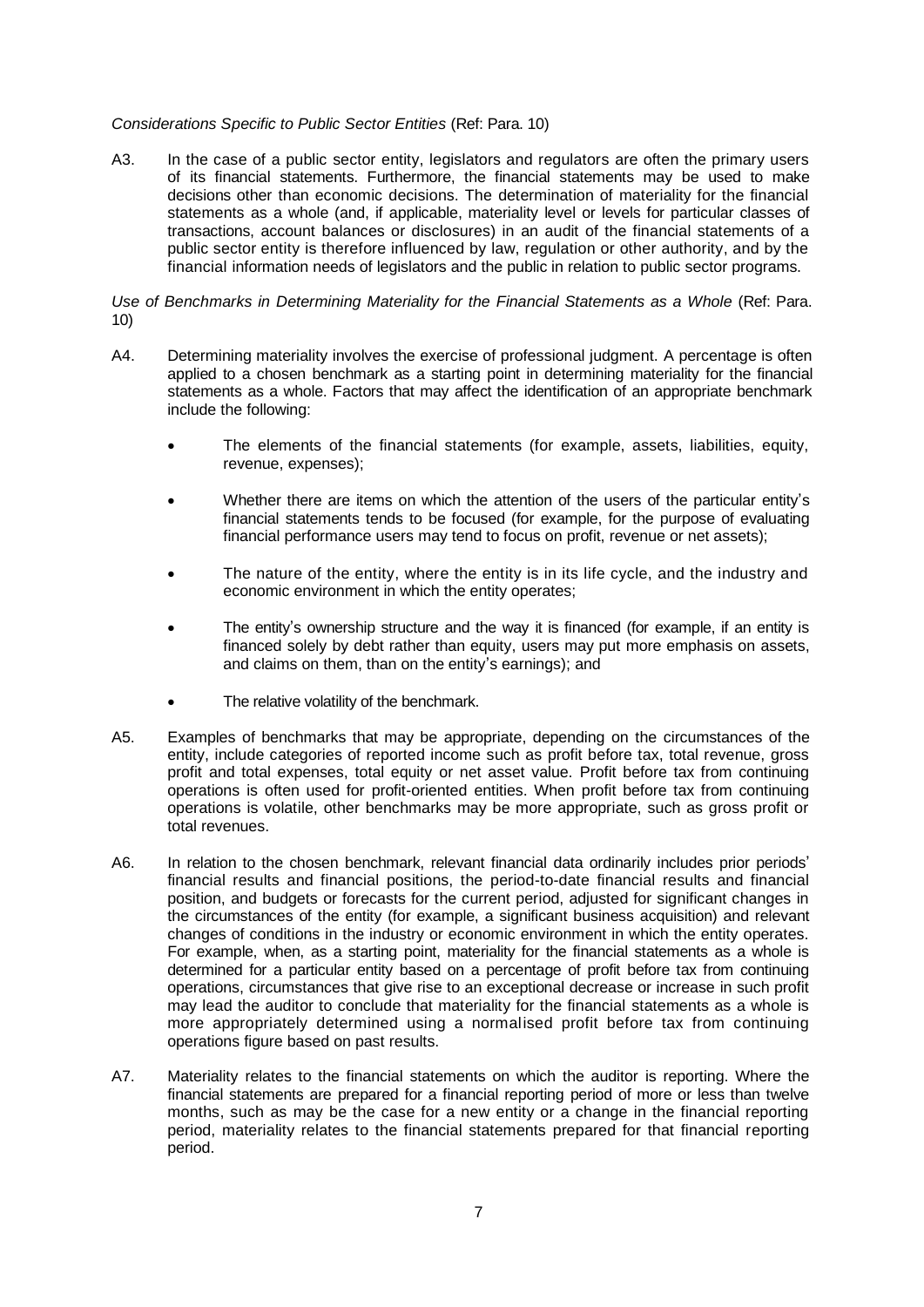A8. Determining a percentage to be applied to a chosen benchmark involves the exercise of professional judgment. There is a relationship between the percentage and the chosen benchmark, such that a percentage applied to profit before tax from continuing operations will normally be higher than a percentage applied to total revenue. For example, the auditor may consider five percent of profit before tax from continuing operations to be appropriate for a profit-oriented entity in a manufacturing industry, while the auditor may consider one percent of total revenue or total expenses to be appropriate for a not-for-profit entity. Higher or lower percentages, however, may be deemed appropriate in the circumstances.

Considerations Specific to Small Entities

A9. When an entity's profit before tax from continuing operations is consistently nominal, as might be the case for an owner-managed business where the owner takes much of the profit before tax in the form of remuneration, a benchmark such as profit before remuneration and tax may be more relevant.

Considerations Specific to Public Sector Entities

A10. In an audit of a public sector entity, total cost or net cost (expenses less revenues or expenditure less receipts) may be appropriate benchmarks for program activities. Where a public sector entity has custody of public assets, assets may be an appropriate benchmark.

*Materiality Level or Levels for Particular Classes of Transactions, Account Balances or Disclosures*  (Ref: Para. 10)

- A11. Factors that may indicate the existence of one or more particular classes of transactions, account balances or disclosures for which misstatements of lesser amounts than materiality for the financial statements as a whole could reasonably be expected to influence the economic decisions of users taken on the basis of the financial statements include the following:
	- Whether law, regulation or the applicable financial reporting framework affect users' expectations regarding the measurement or disclosure of certain items (for example, related party transactions, the remuneration of management and those charged with governance, and sensitivity analysis for fair value accounting estimates with high estimation uncertainty).
	- The key disclosures in relation to the industry in which the entity operates (for example, research and development costs for a pharmaceutical company).
	- Whether attention is focused on a particular aspect of the entity's business that is separately disclosed in the financial statements (for example, disclosures about segments or a significant business combination).
- A12. In considering whether, in the specific circumstances of the entity, such classes of transactions, account balances or disclosures exist, the auditor may find it useful to obtain an understanding of the views and expectations of those charged with governance and management.

#### *Performance Materiality* (Ref: Para. 11)

A13. Planning the audit solely to detect individually material misstatements overlooks the fact that the aggregate of individually immaterial misstatements may cause the financial statements to be materially misstated, and leaves no margin for possible undetected misstatements. Performance materiality (which, as defined, is one or more amounts) is set to reduce to an appropriately low level the probability that the aggregate of uncorrected and undetected misstatements in the financial statements exceeds materiality for the financial statements as a whole. Similarly, performance materiality relating to a materiality level determined for a particular class of transactions, account balance or disclosure is set to reduce to an appropriately low level the probability that the aggregate of uncorrected and undetected